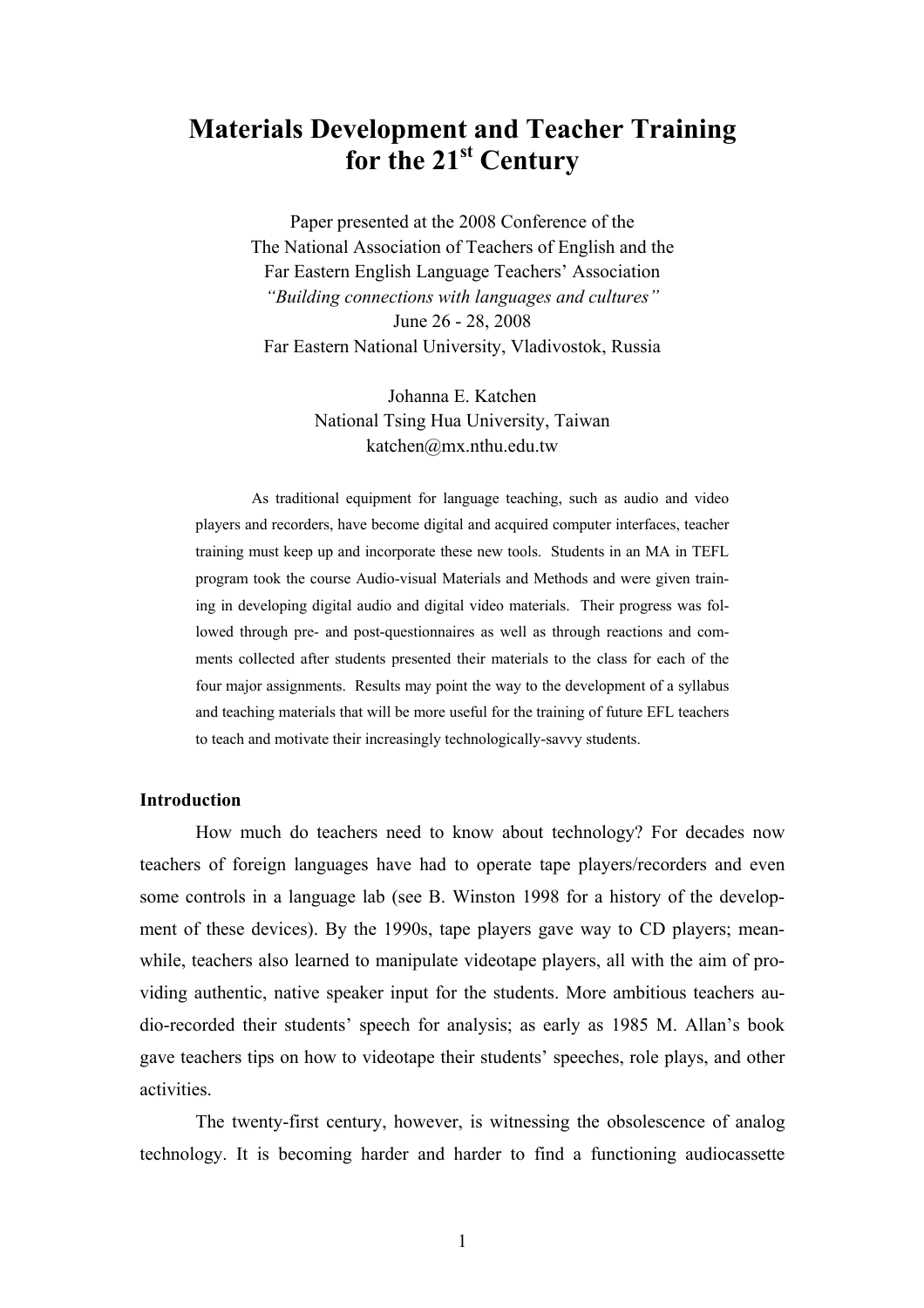player nowadays, and the tapes meant to be played on them may have already crumbled to dust. ELT materials distributors now make CDs and even CD-ROMs to accompany their textbooks but not audiocassettes. The videocassette player/recorder (VCR) is set to remain only as long as existing equipment in schools still functions and the tapes teachers play on them are still intact.

What may be worrying for some teachers and yet exciting for others is the speed at which digital technologies are converging. Hand-held video recorders, also known as camcorders, have been digital for several years, but now we can also make short videos on digital still cameras and even on cell phones. We have only to turn on the TV news to see real footage of accidents or natural disasters caught on someone's cell phone. We can listen to music, watch videos, and even access the internet on all sorts of large and small devices nearly everywhere we go. Our students seem to be very much at home with all these devices as they walk around listening to their MP3 players while texting their friends and uploading freshly-snapped photos to their blogs. Yet not all teachers are technology savvy, nor can they be CALL experts. How do the teacher and teacher trainer navigate this new world of ubiquitous digital technology?

#### **The Study**

 This brief study was conducted with a group of seven students who were enrolled in an MA program in English Language Teaching at National Tsing Hua University in Taiwan. All were in their first year of study in the program and were in their mid to late twenties. Five were female and two were male. One of the males was working as a full-time teacher while studying toward the degree; he had already been teaching in a local high school for three years. The others were full-time students who had received the bachelor's degree within the past one to two years; two were teaching part-time.

To receive the MA degree, students complete 27 credits (9 courses) and write a thesis (two semesters of thesis credits required). The three required courses are ELT Methods, Research Methods, and Theories of Second Language Learning. Electives have so far included Teaching Writing, Teaching Listening and Speaking, Teaching Vocabulary, Pedagogical Grammar, Discourse Analysis in TEFL, Theories of Bilingualism, Language Testing, Introduction to CALL, Audiovisual Methods.

The students were enrolled in the course Audiovisual Methods when this study was conducted. Among other work, students were assigned to complete four short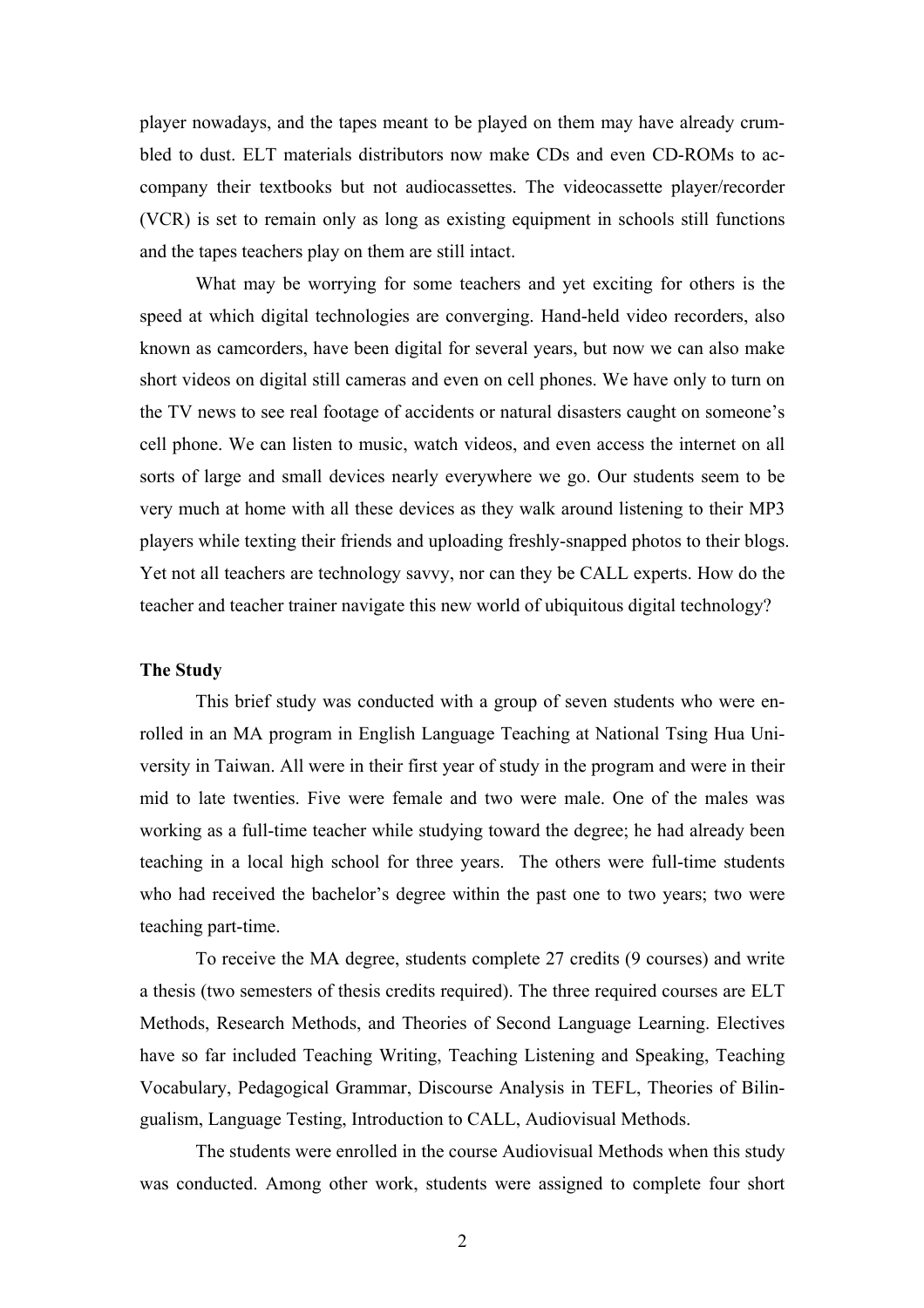projects; each project was worth 10% of the final grade. At the end of the course, the students were given an anonymous questionnaire to complete (see Appendix); some of the students nevertheless revealed their identity in their open-ended answers. The researcher aimed to answer two questions. (1) What do future teachers already know about digital technology? (2) Although future teachers have digital technology in their everyday lives and may use it, how much do they know about applying those technologies pedagogically?

## **The Projects**

The purpose of assigning these four short projects was to give students handson opportunities to create teaching materials with new technologies. The teacher introduced each project during the course of the semester when lecture materials on the syllabus dealt with the topic. The first two projects (creating a website, creating an online quiz) were introduced early in the semester, when lecture materials concerned creating materials for websites. As we moved on to working with audio and then video, those projects were introduced. The teacher provided examples of materials she or others had produced. It was expected that students would encounter occasional difficulties, and by overcoming those difficulties or seeing how others overcame them, it was hoped they would gain skills in how to use these tools more effectively for pedagogical purposes and be less reluctant to use these technologies in their future employment as teachers.

Our youthful students can use the Internet, but can they make simple web pages to upload materials for student use? For their internet project, students had to make a webpage using FrontPage or some other software they were familiar with and upload some simple teaching material. Students answer surveys and take quizzes on the internet, but are they familiar with quiz-making software for making on-line quizzes for their students? For their short project, students had to download Hot Potatoes™ and make a short quiz for a selected teaching material and/or level of student. Hot Potatoes™ allows one to write matching, multiple choice, crossword, cloze, and mixed quizzes and to upload them to the internet as HTML files. The free version does not allow teachers to collect data on student use and answers; however, it is still useful for student practice.

Young people listen to music on their MP3 players and talk to their friends on Skype, but can they use their MP3 players and Skype microphones to make sound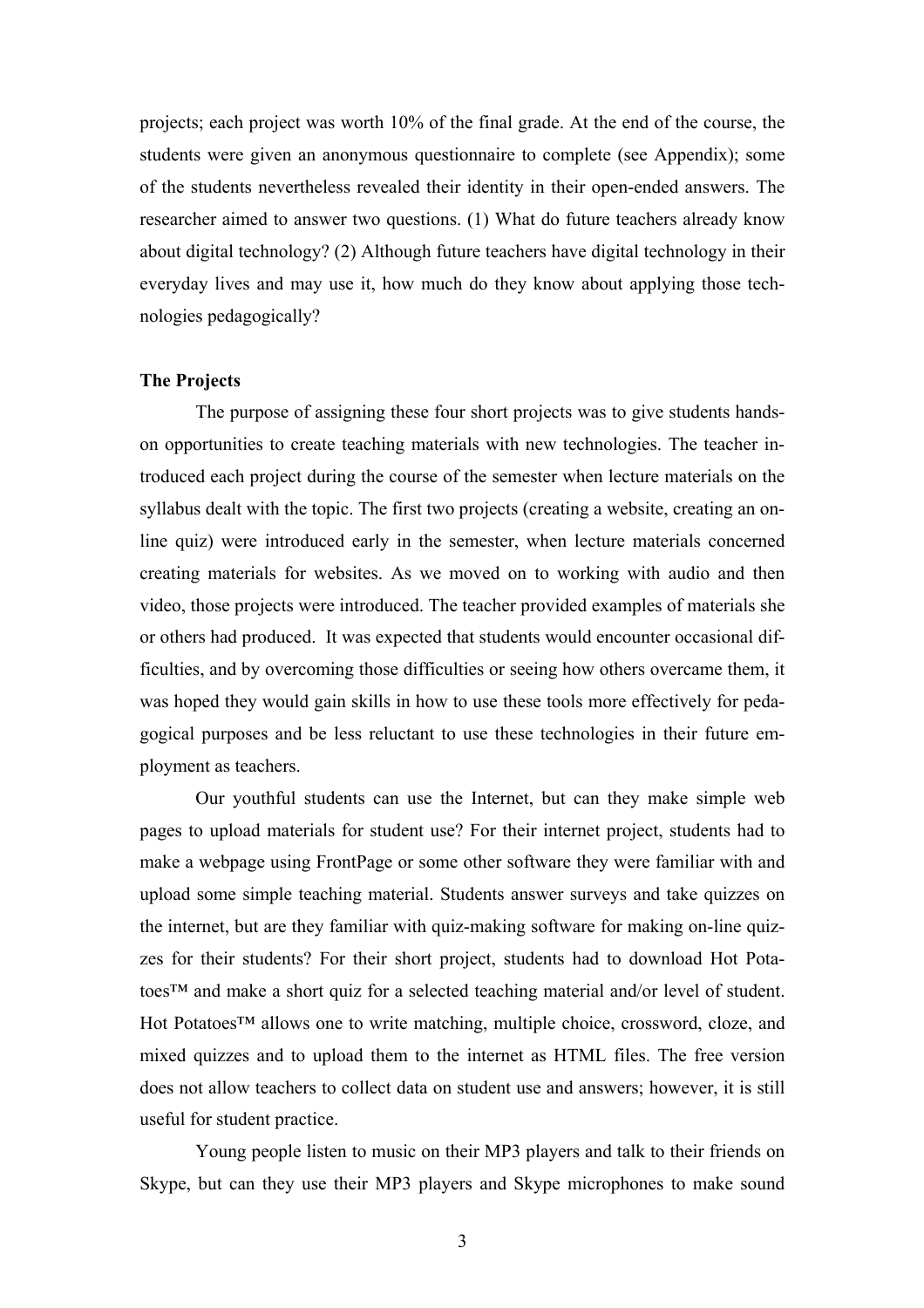files? Can they edit those files into teaching and testing materials? For their short project, students had a choice: 1. Take a fairy tale or traditional story, not too long, and tell it with sound effects; or 2. Make a series of sound sequences as input for students to make up a story.

Students use their digital cameras and cell phones to take photos of their friends, but can they use these tools to take photos and make videos for teaching? Can they edit these videos into an acceptable final product? For this project, students also had a choice: 1. Take an existing lesson and either use an existing dialogue or make one up, act it out, video it and edit it; or 2. Make a video incorporating some other sort of material you can use in a lesson.

#### **Results and Discussion**

 As expected, student projects were quite interesting and even entertaining, and students reported learning from each other. Here each project is presented in turn, starting first with general comments and then questionnaire results for each project. The responses do not add up to seven in each table because some students had no comments on some questions, while others may have given more than one answer.

**The Internet Project.** It seemed that those students who had already designed some web pages produced the more creative pages and provided useful links. The less experienced worked with existing templates provided by various websites and just filled in some personal information. One student had compressed photos showing a process according to the template of the existing website she had chosen; however, the resulting photos were too small to show the process clearly and that particular website did not allow enlarging photos. This serious limitation of a website offering free web space provided a good lesson for future teachers.

 Results show that, generally, Taiwan students in master's level programs for English teaching have some very basic knowledge about developing a website but they need further training. Those who had some training expanded their skills to embedding multimedia files or exploring other functions of the web-making software. Other than some minor technical problems, three of the students reported the most difficult part was not the technology but deciding on content—what to put on the pages. As one student stated, "Webpage for teaching is quite different from what I have done before. This class reminded me of the difference." As to preferred software, most mentioned the simplicity of Microsoft FrontPage.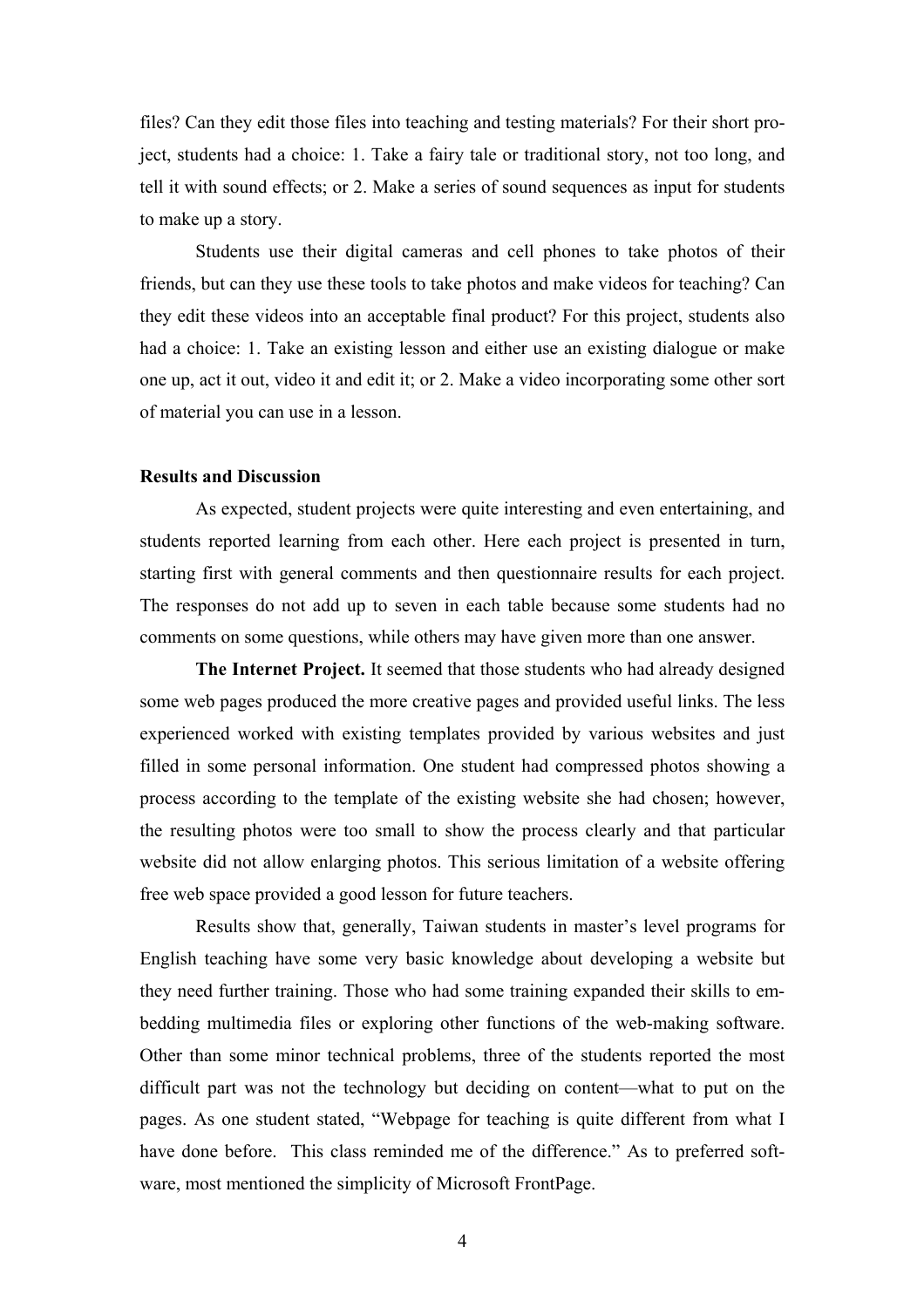| 1. How much did you know about making web pages before this class?        |                |  |
|---------------------------------------------------------------------------|----------------|--|
| Very little                                                               | L              |  |
| Had learned a little previously                                           | 3              |  |
| Learned a little but forgot                                               | $\overline{2}$ |  |
| Worked as a webmaster for two years                                       | 1              |  |
| 2. Did you learn anything from making a web page for this class? What?    |                |  |
| Learned to embed multimedia files                                         | 1              |  |
| Got creative ideas from what others did                                   | $\overline{2}$ |  |
| Explored other functions of FrontPage                                     | 1              |  |
| Learned to use Dreamweaver                                                | 1              |  |
| Learned that one could use Word files to create materials                 | 1              |  |
| for the web                                                               |                |  |
| Learned that making pedagogical materials is different                    | 1              |  |
| from making other materials for the web                                   |                |  |
| 3. Did you have any difficulties with doing this project? What were they? |                |  |
| No problems                                                               | 2              |  |
| No problems because I solved them                                         | $\mathbf{1}$   |  |
| Difficulty deciding what information to put on the pages                  | 3              |  |
| Difficulty uploading the pages                                            | 1              |  |
| 4. Which software did you use for your project (FrontPage, Dream-         |                |  |
| weaver, other)?                                                           |                |  |
| Microsoft FrontPage                                                       | $\overline{4}$ |  |
| Microsoft FrontPage and Dreamweaver                                       | 1              |  |
| Word                                                                      | $\mathbf{1}$   |  |
| Namo Webeditor                                                            | 1              |  |

**Table 1 The Internet Questions** 

**The Hot Potatoes**™ **Project.** The biggest problem that occurred with this assignment resulted from my oversight in not telling students that they did not have to purchase a license to register with Hot Potatoes™; if one has not registered, the use of the functions is limited to, for example, three questions (the software is free if one works for a non-profit educational organization and posts any resulting materials cre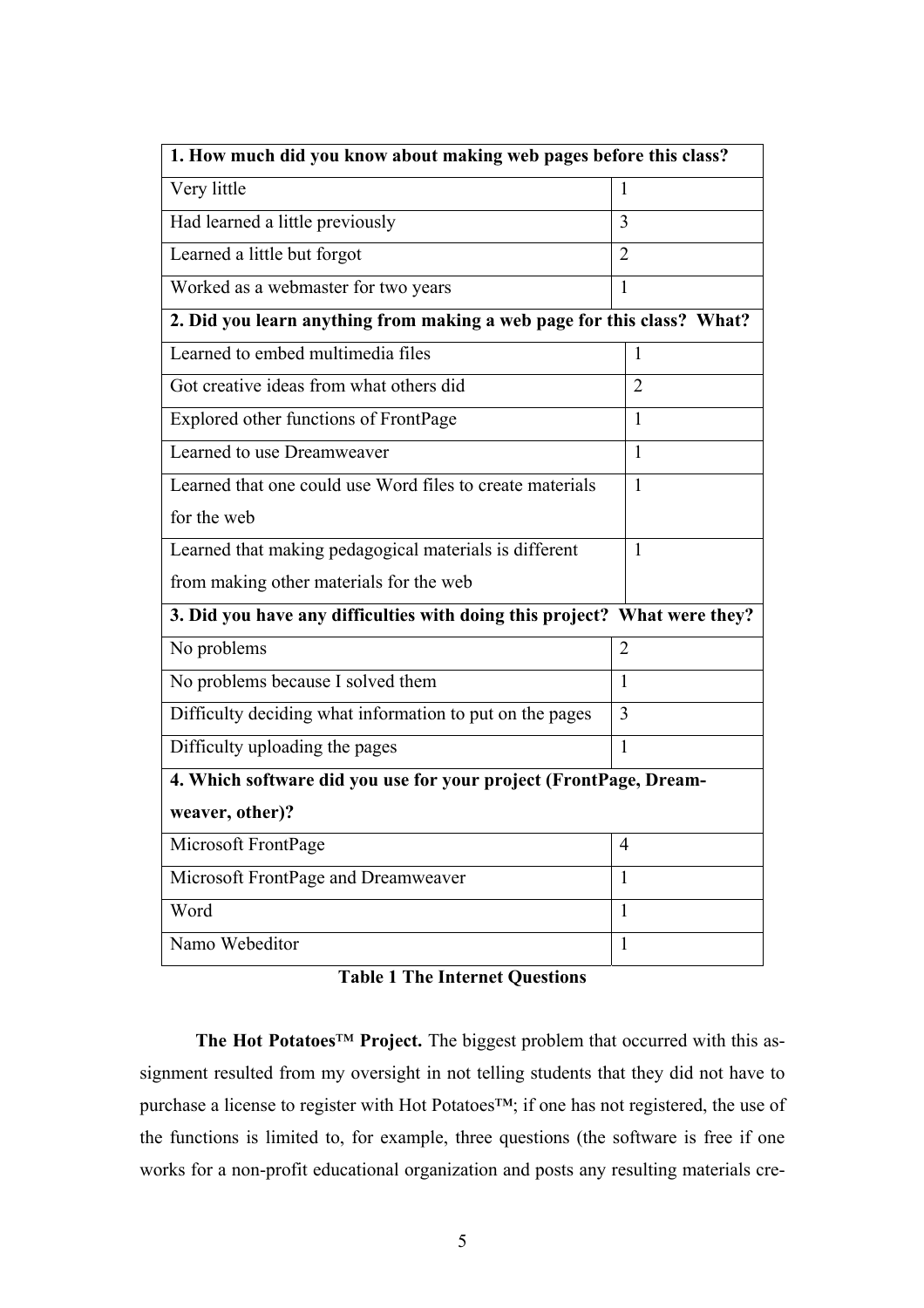ated with it publicly). As a result, some students may not have been able to experiment with the software as much as they would have wanted to.

While only two of the students had used the software before, all of them reported learning something, such as how to add sounds, colors, and pictures. All reported that the software opened up for them an alternate and more interesting way to present quizzes. However, in addition to the registration problem, two students thought the directions on the buttons were not clear: "The only thing I want to complain about id the interface of the software. I always got confused by those buttons." "I spent most of time figuring out the items and the questions." One student preferred a Chinese interface: "It's fine but I want a Chinese version for some functions." Five were not familiar with any other quiz-making software, but two mentioned the puzzlemaking function of the Discovery Channel website.

| 1. How much did you know about quiz-making software like Hot Pota-       |                |  |
|--------------------------------------------------------------------------|----------------|--|
| toes before this class?                                                  |                |  |
| Never heard of it before                                                 | $\overline{4}$ |  |
| Heard of it but never used it                                            | 1              |  |
| Used it before for undergraduate courses                                 | $\overline{2}$ |  |
| 2. Did you learn anything from using Hot Potatoes for this class? What?  |                |  |
| How to add colors                                                        | 1              |  |
| How to add sounds                                                        | $\mathbf{1}$   |  |
| How to add pictures                                                      | $\overline{2}$ |  |
| How to make quizzes more interesting                                     | $\overline{2}$ |  |
| How to make non-traditional quizzes                                      | 3              |  |
| How to make different kinds of quizzes                                   | $\overline{2}$ |  |
| 3. Did you have any difficulties with using Hot Potatoes this project?   |                |  |
| What were they?                                                          |                |  |
| No difficulties                                                          | $\overline{2}$ |  |
| Directions buttons were not clear                                        | $\overline{2}$ |  |
| Did not know I could register for free                                   | $\overline{2}$ |  |
| There should be a Chinese interface                                      | 1              |  |
| 4. Are you familiar with other quiz-making software? If yes, what is the |                |  |
| name of the software?                                                    |                |  |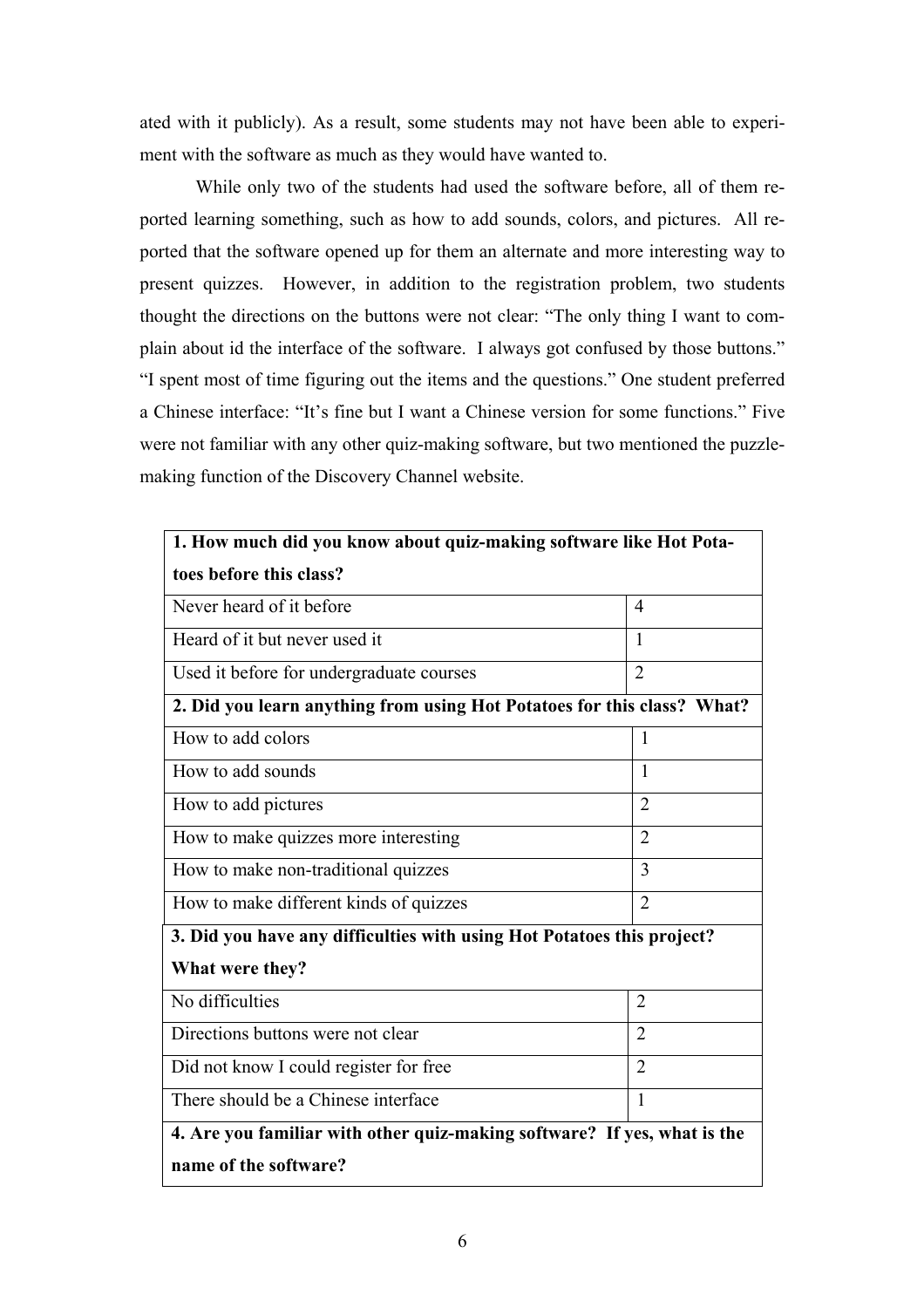| Discover Channel website |                          |
|--------------------------|--------------------------|
|                          | $\overline{\phantom{a}}$ |

# **Table 2 The Hot Potatoes™ Questions**

**The Audio Project.** For this assignment, students had a choice: 1. Take a fairy tale or traditional story, not too long, and tell it with sound effects; or 2. Make a series of sound sequences as input for students to make up a story. Six of the students chose to put together sound sequences, which they found from various sources on the internet. One student told a story, but only with change in voice quality and without any sound effects.

Students' previous experience with creating audio files was mixed, though most had done some basic recording. With editing, only two said they had edited previously. After completing the assignment, three reported specifically learning to edit, while four mentioned the pedagogical aspect of learning to use sound sequences for teaching. The difficulties reported were somewhat different from student to student, perhaps because of the different nature of the material they were trying to create. For example, one reported difficulty finding appropriate background music, while another spent time adjusting the microphone and controls to eliminate background noise. Two of the students who, by their other answers, showed they were more experienced with regard to using technology, mentioned specifically the difficulty of editing two sound files together smoothly with the same volume. With regard to software, after completing the project, four students said they liked using Gold Wave, while the most experienced preferred the advanced features of Cool Edit Pro.

| 1. How much did you know about making digital audio files before this  |                |
|------------------------------------------------------------------------|----------------|
| class?                                                                 |                |
| Nothing                                                                |                |
| Very little                                                            | 1              |
| Could record with digital sound recorder                               | $\overline{2}$ |
| Could make recordings of interviews on MP3 player                      |                |
| Could record with microphone into a computer                           |                |
| Could use Move Maker to make digital audio files                       |                |
| 2. How much did you know about editing digital audio files before this |                |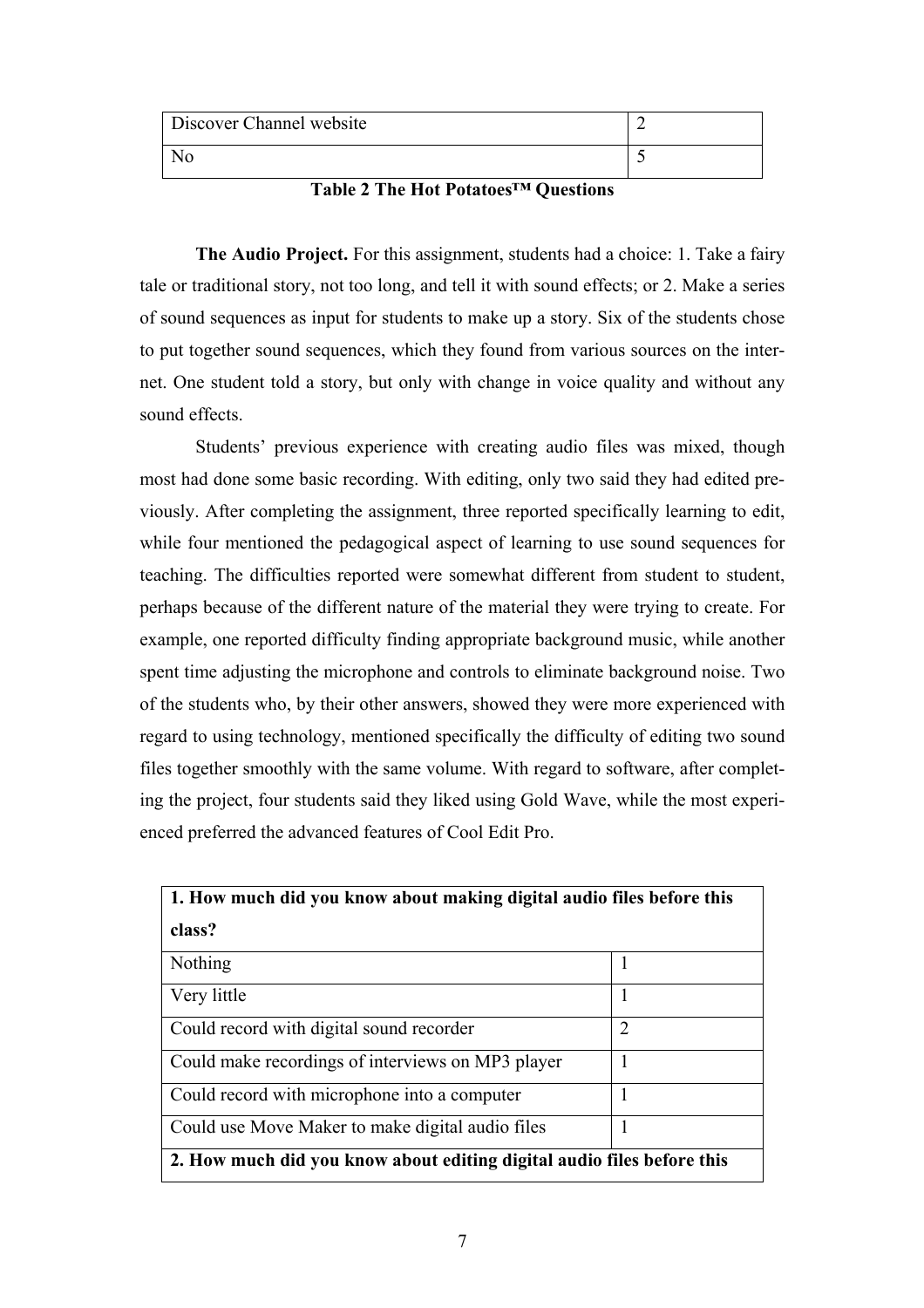| class?                                                                    |                |  |
|---------------------------------------------------------------------------|----------------|--|
| No knowledge                                                              | 2              |  |
| Limited knowledge                                                         | 3              |  |
| Knew how to edit                                                          | $\overline{2}$ |  |
| 3. Did you learn anything you did not know before from doing this pro-    |                |  |
| ject? What?                                                               |                |  |
| Learned to edit                                                           | 3              |  |
| Learned to use sound sequences for teaching                               | 4              |  |
| Learned to search for and where to find sound effects on                  | $\overline{2}$ |  |
| the internet                                                              |                |  |
| Learned a lot (did not specify)                                           | 1              |  |
| 4. Did you have any difficulties with doing this project? What were they? |                |  |
| No difficulties                                                           | 1              |  |
| A little                                                                  | 1              |  |
| Time consuming                                                            | 1              |  |
| Could not find proper background music                                    | 1              |  |
| Could not make the transition between two files edited                    | 2              |  |
| together smooth enough                                                    |                |  |
| Too much background noise when recording with good                        | $\mathbf{1}$   |  |
| microphone—took time to adjust controls                                   |                |  |
| 5. What is your preferred software when working with digital audio?       |                |  |
| Movie Maker                                                               | 1              |  |
| Cool Edit                                                                 | 1              |  |
| U-Lead (did not specify which software)                                   | 1              |  |
| GoldWave                                                                  | $\overline{4}$ |  |

|  |  |  | <b>Table 3 The Audio Questions</b> |
|--|--|--|------------------------------------|
|--|--|--|------------------------------------|

**The Video Project.** This project in particular showed what not to do in the recording process. Some did the recording on their cell phones or still cameras and the results were not very good. Students learned that good quality is critical, and to produce a more professional-looking product, they should use a camera designed for recording video, such as a standard camcorder. They also saw how a tripod helps to hold the camera still.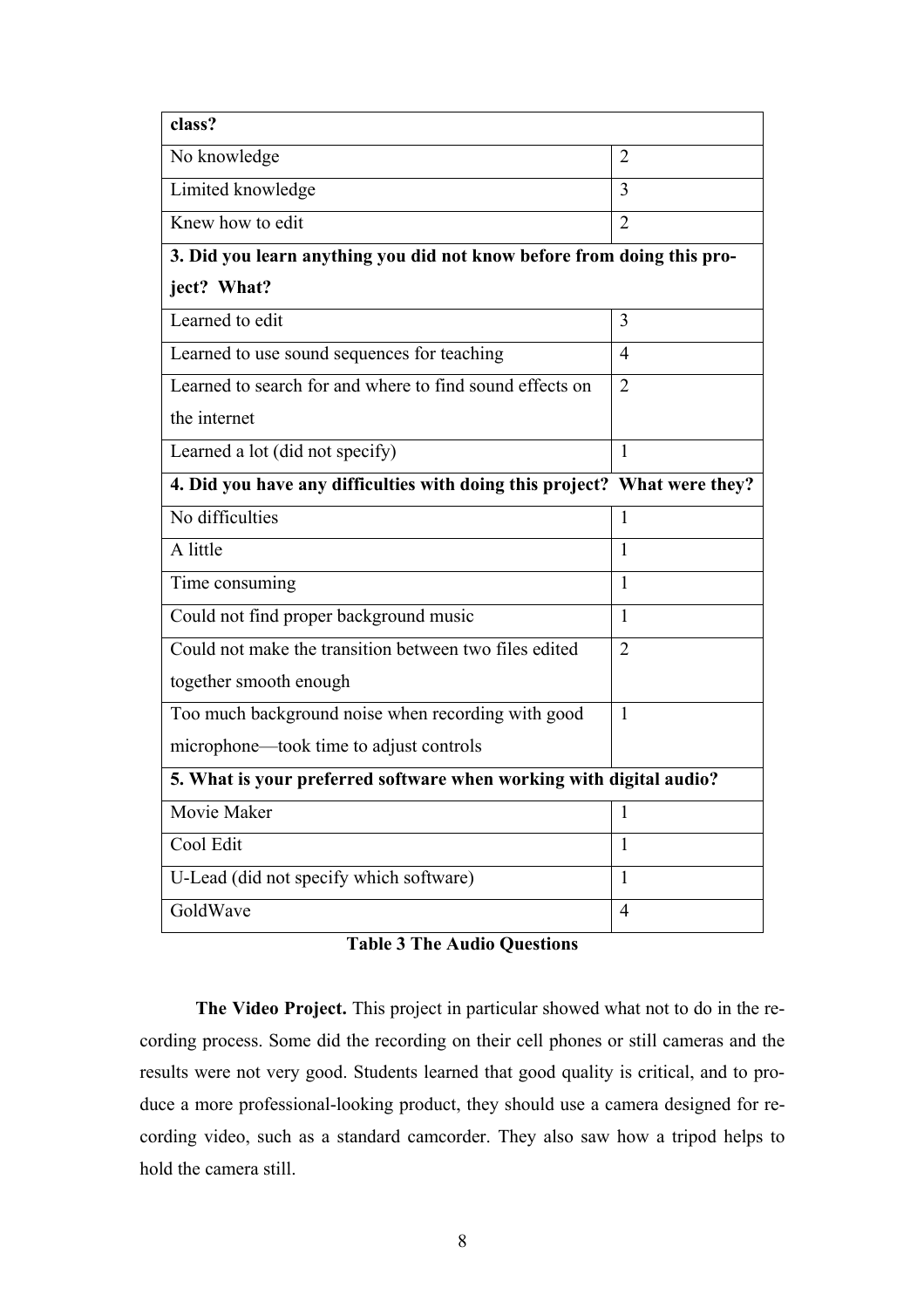Generally speaking, most students had recorded short videos on digital cameras or cell phones before, but their knowledge of editing was rather limited. In addition to learning firsthand about the quality issue, three reported learning to add captions, yet two reported having difficulty learning to use the subtitling function and one said it was time consuming. A number of students experimented with various visual effects. One commented: "I didn't think about recording a video clip for real teaching materials before. It's cool!"

Another difficulty occurred with cooperation among classmates. Two students reported having difficulty finding someone to record them (one of these was the fulltime teacher who lived off campus). Three students worked together and acted in each other's videos. Another had her boyfriend film her as she introduced some of the foods available at a night market. As to preferred editing software, five mentioned Windows MovieMaker, while those who reported having a little more experience with technology mentioned Power Director and ULead Video Studio.

| 1. How much did you know about making your own videos before this      |                |  |
|------------------------------------------------------------------------|----------------|--|
| class?                                                                 |                |  |
| Did it a few times before                                              | 5              |  |
| Very limited                                                           | $\overline{2}$ |  |
| 2. How much did you know about editing digital video files before this |                |  |
| class?                                                                 |                |  |
| Nothing                                                                | $\overline{2}$ |  |
| Did it a few times before                                              | $\overline{2}$ |  |
| Knew how to do subtitles and simple effects                            | $\mathbf{1}$   |  |
| Simple editing                                                         | 1              |  |
| Knew we could use cell phones to make videos                           | 1              |  |
| 3. Did you learn anything you did not know before from doing this pro- |                |  |
| ject? What?                                                            |                |  |
| How to use captions/subtitles                                          | 3              |  |
| The device is important for ensuring good quality video                | $\overline{2}$ |  |
| Never thought of recording a video for teaching before                 | 1              |  |
| Inserting special effects is fun                                       | 1              |  |
| A webcam can be used to make teaching materials                        | 1              |  |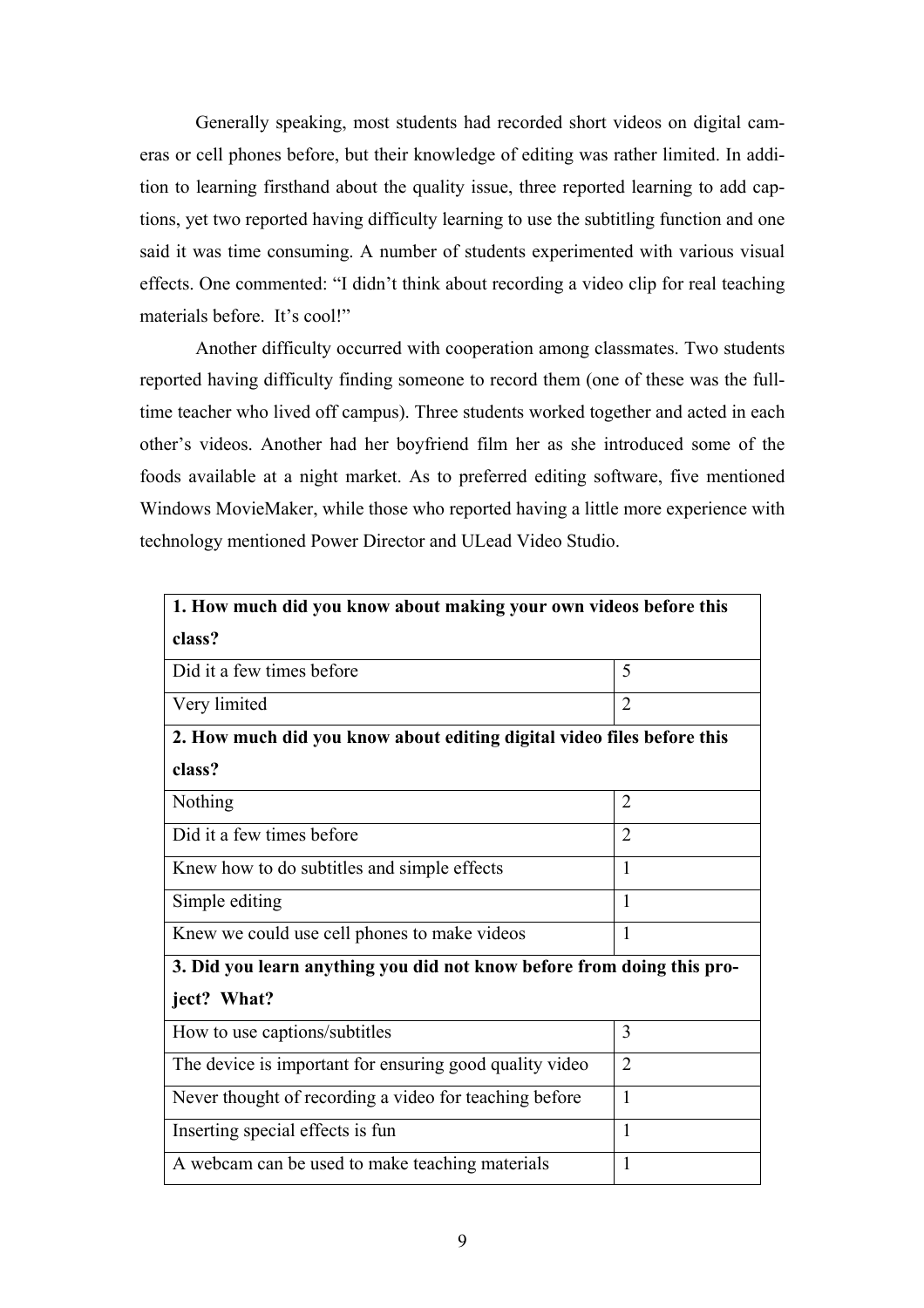| 4. Did you have any difficulties doing this project? What were they? |                             |  |
|----------------------------------------------------------------------|-----------------------------|--|
| Had trouble recording on a digital (still) camera                    | 1                           |  |
| Could not work out how to add subtitles                              | 1                           |  |
| No trouble but adding subtitles was laborious                        | 1                           |  |
| The process was time consuming                                       | 1                           |  |
| For the filing process, needed to find someone to record             | $\mathcal{D}_{\mathcal{L}}$ |  |
| me                                                                   |                             |  |
| The filming process (did not specify)                                | 1                           |  |
| 5. What is your preferred software for digital video editing?        |                             |  |
| <b>Windows Movie Maker</b>                                           | 5                           |  |
| ULead Video Studio                                                   | $\overline{2}$              |  |
| Power Director                                                       | $\overline{2}$              |  |

**Table 4 The Video Questions** 

### **Conclusion**

Students all liked doing the projects and even wanted more hands on work with different new technologies. All said they learned a lot from other students' activities. One mentioned wanting to learn how to create flash video, another how to integrate YouTube or blogs into ELT. Some students wanted more models before doing the projects; indeed, when I had given more examples, as for the Hot Potatoes and audio editing projects, students did very well. For the first project, creating a webpage, my directions were not clear and students were more confused.

Several students mentioned at some point that creating a project or editing it could be time consuming. Nevertheless, it is a natural part of the process of learning how to use new software that we have a learning curve at the beginning. Fortunately, the same students often said they wished they had more time to learn and to work with the various software. In their final teaching lesson (45-60 minutes) students had to create a lesson (any level) incorporating at least three media, and they incorporated audio and video files, on-line quizzes, games, and even more traditional paper activities.

For the teacher there may be two lessons here: You have to keep up with the technology and have used it and you have to make good example activities. And, finally, you have to love working with the technology to create teaching materials.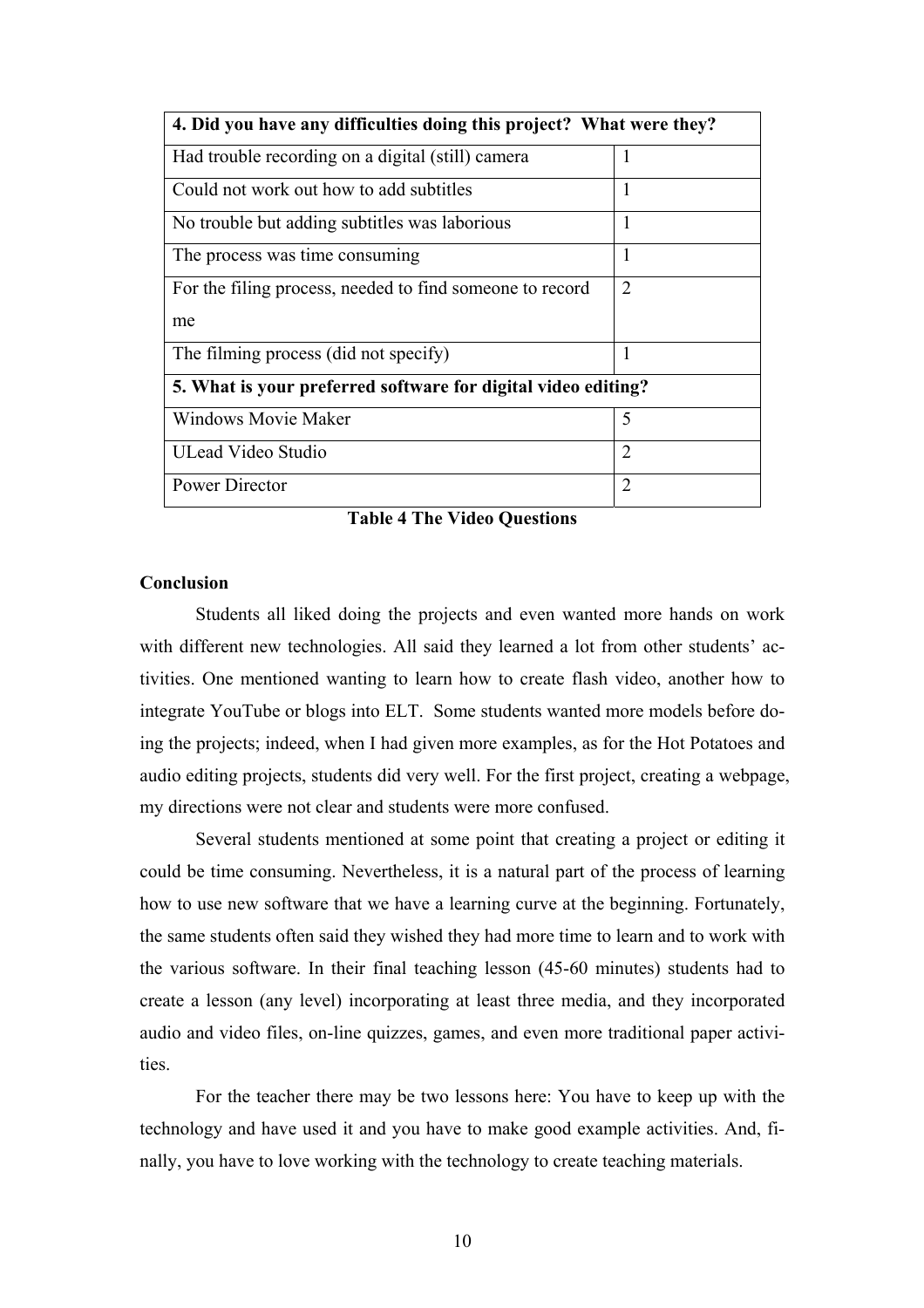## **References**

Adobe Dreamweaver CS3 (formerly Macromedia Dreamweaver 8). Available at www.adobe.com/products/dreamweaver/ [Accessed: 30.07.2008]

Allan, M. Teaching English with Video*.* Longman, 1985.

Cool Edit Pro (now Adobe Audition). Available at

www.adobe.com/special/products/audition/syntrillium.html [Accessed: 30.07.2008]

CyberLink PowerDirector 7. Available at

www.cyberlink.com/multi/products/main\_4\_ENU.html [Accessed: 17.07.2008] GoldWave Audio. www.goldwave.com [Accessed: 21.07.2008]

Hot Potatoes™ Available at http://www.halfbakedsoftware.com/hot\_pot\_website.php 2003-2008 Half-Baked Software Inc. [Accessed: 17.07.2008]

ULead Video Studio. Avialable at www.ulead.com [Accessed: 27.07.2008]

Winston, B. Media Technology and Society, A History: From the Telegraph to the Internet. Routledge, 1998.